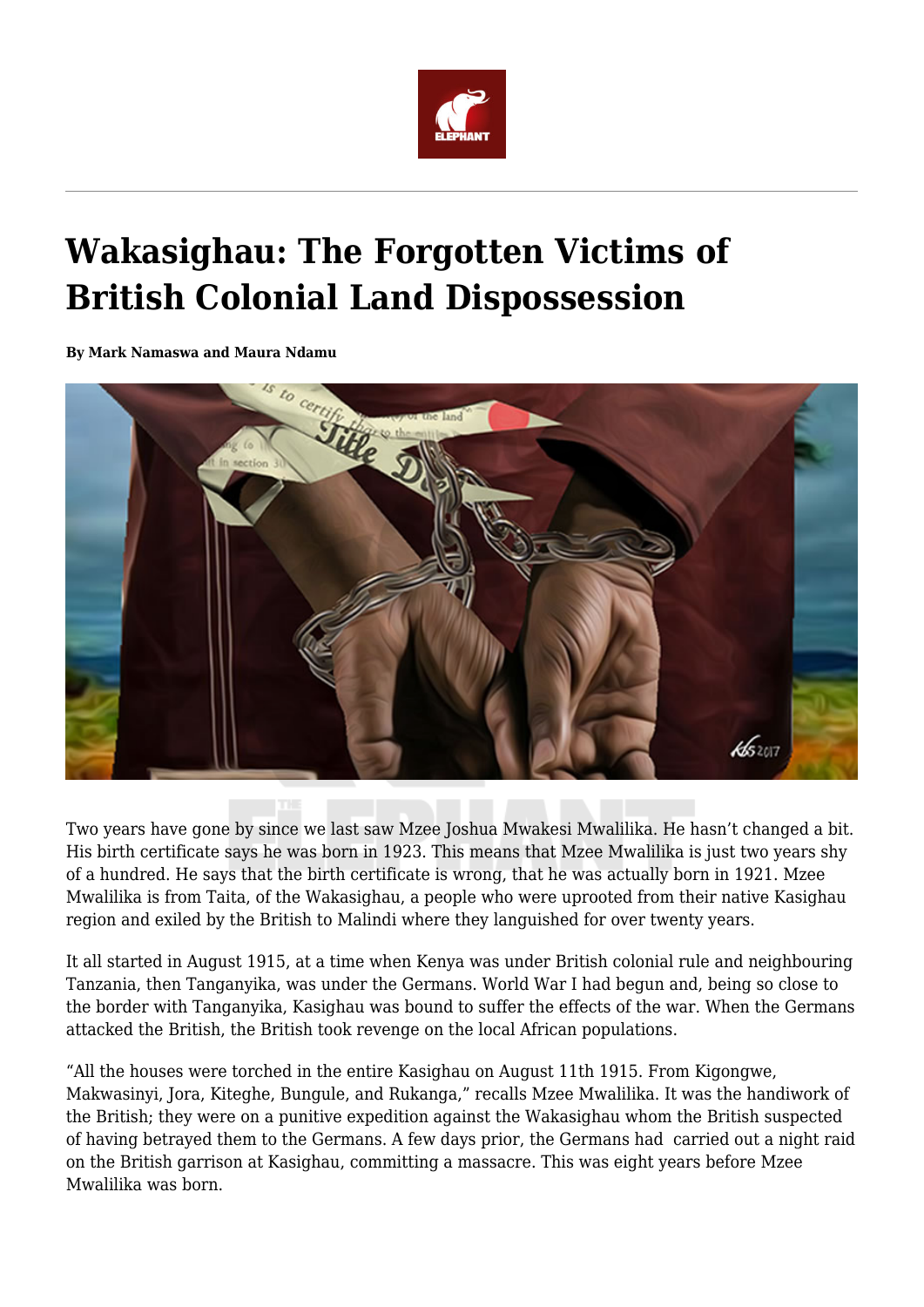One version of the events is that after the attack, the Germans wrote a letter to the British claiming that the locals had voluntarily betrayed them, which prompted the British to retaliate. At Rukanga Village in Kasighau, retired teacher Jonathan Mshiri, now aged 71, says that local accounts of the events tell of two individuals from the area who unknowingly directed some Germans who were on a spying mission to where the British had set up camp.

"Two people were harvesting honey in the bush and the soldiers came and interrogated them and said, 'Can you show us where the *wazungu* are?'" says Mwalimu Mshiri. "They used the term *wazungu* not British, so Kinona and Mwashutu thought that these white people were just friends of fellow white people. They did not know that these were Germans." The Germans laid waste to the British garrison at Jora in Kasighau and 38 British soldiers, including their captain, were taken captive by the Germans. This enraged the British so much that they decided to exile the entire Kasighau community.

For the Kasighau people, the British chose Malindi. After torching all the houses in the five villages, they rounded up all the people and gathered them at a place that was central to all the villages. "The British chose these open grounds because it gave them a view of Tanganyika where the Germans had come from," explains Ezra Mdamu, a descendant of the survivors. "They also hoped that some of the villagers would have a better chance of pointing out exactly where the Germans had headed to. The people were also subjected to torture to extract information from them."

The Wakasighau were then forced to march to Maungu Township, some 35 kilometres by today's roads. From Maungu to the border at Holili is 144 kilometres using today's road network, if indeed the German attackers had come through Holili.

The captives were herded into train wagons and taken to Malindi where the British had prepared the ground by forewarning the Giriama that the Wakasighau were cannibals.

At Maungu, the captives were herded into train wagons and taken to Malindi where the British had prepared the ground by forewarning the Giriama that the Wakasighau were cannibals. "What the new hosts did was put poison in the water holes, and this led to many deaths amongst our people," Mwalimu Mshiri explains.

Macharia Munene, professor of History and International Affairs at the United States International University, says that using exile as punishment summarizes the colonial policy of subjugation and dispossession of local peoples.

"Most of these people who were deported were individuals, people trying to challenge colonial authority," he says, "but colonialists also deported groups of people, often to hostile, undesirable places."

## **Return to Kasighau**

The plight of the Kasighau in their new land did not go unnoticed, and various parties, including church organizations, brought pressure to bear on the colonialists to review their position. But it was not until 1936 that the Kasighau people were allowed to return home, only to find most of their land gone.

"All the land around Kasighau Hill was termed as hunting blocks where the British people could hunt. The block here was called '66A', the Kasighau people were only confined to a 10km² block around the hill called 'Trust Land'. The rest of the land was called 'Crown Land,'" says Mwalimu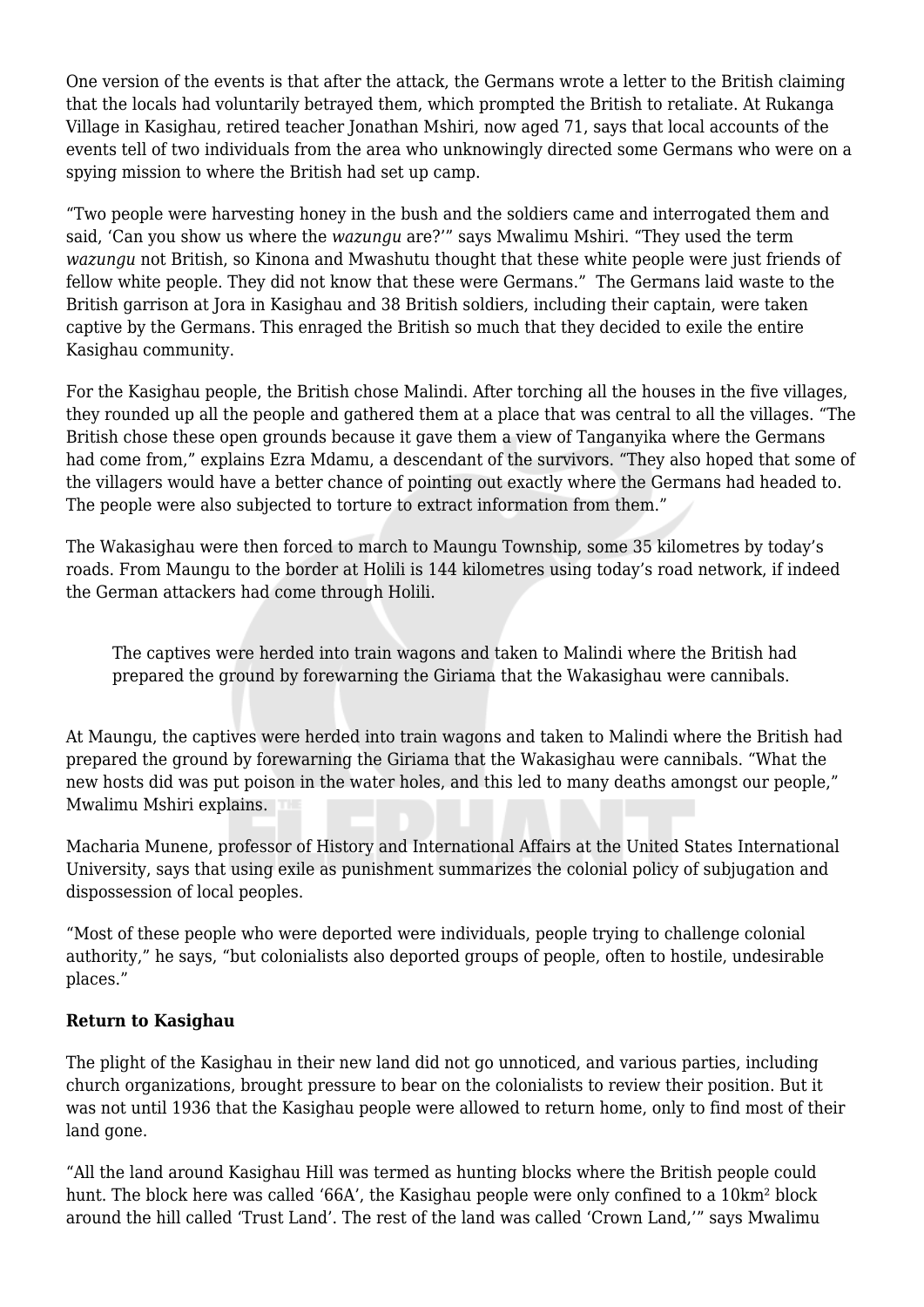Mshiri.

It was not until 1936 that the Kasighau people were allowed to return home, only to find most of their land gone.

After independence in 1963, Crown Land became State Land and some of the remaining land was handed over to ex-WWII British colonial soldiers. The people of Kasighau were not represented at the time and the remaining land was subdivided into ranches that today surround the 10km<sup>2</sup> settlement area. It is within some of these ranches that mineral deposits and precious stones are found, and there are frequent tussles between the youth, miners and investors.

According to a report titled *The Taita Taveta County Integrated Development Plan 2013-2017*, only 35 per cent of all landowners possess title deeds. The report says that land adjudication was ongoing to ensure that all landowners possess title deeds. The 2019 census puts the population of Taita Taveta at 340,671. Kasighau Ward alone is home to 13,000 people. The majority say they do not have title deeds.

## **No land, more problems**

In February 2019, a group of young men from Kasighau descended on a disputed mine inside Kasighau Ranch. Around the mining area are mounds of earth and makeshift tents. People selling foodstuffs have followed in the wake of the miners. Those mining say they are simply going for what they believe belongs to them. They do not have the heavy equipment needed for serious mining operations such as earthmovers or elaborate underground mining shafts. They are artisanal miners who rely on simple tools such as hoes, spades and mattocks.

"When we young people saw that we did not have leaders serious on championing our rights, we decided to have our own revolution," says Elijah Mademu, a youth leader. "We decided to redeem our lost lands, lands rich in mineral resources. There are about 500 young men and women eking out a living from these minerals."

According to retired Kasighau Location chief Pascal Kizaka, the occupation of the mine can be attributed to population pressure and young people running out of options. "Every economic activity starts with land. Without land, you are like that person who is given water but cannot drink it," he says.

Prof. Macharia says land ownership remains a significant cause of conflict across much of Kenya where land issues remain unresolved. "The government, particularly the area MP and area governor, because they have power, they should raise the issue and say, these are our people, so process their [land] titles."

However, Taita Taveta Lands County Executive Committee member Mwandawiro Mghanga disputes the assertion that the county or the leadership at the local level are fully able to resolve the issue of title deeds, arguing that land and natural resources adjudication have not been fully devolved.

"It is true in this matter there are injustices, but on title deed issues even the entire Taita Taveta County has the same problem. In Kasighau the plan is to let them get the title deeds alongside the rest of the county", he says.

"Of course there are six ranches, agriculturally-driven ranches (ADR's) and there's Kasighau Ranch which is very large. . . . There should not be a drive motivated by the capitalist system to grab